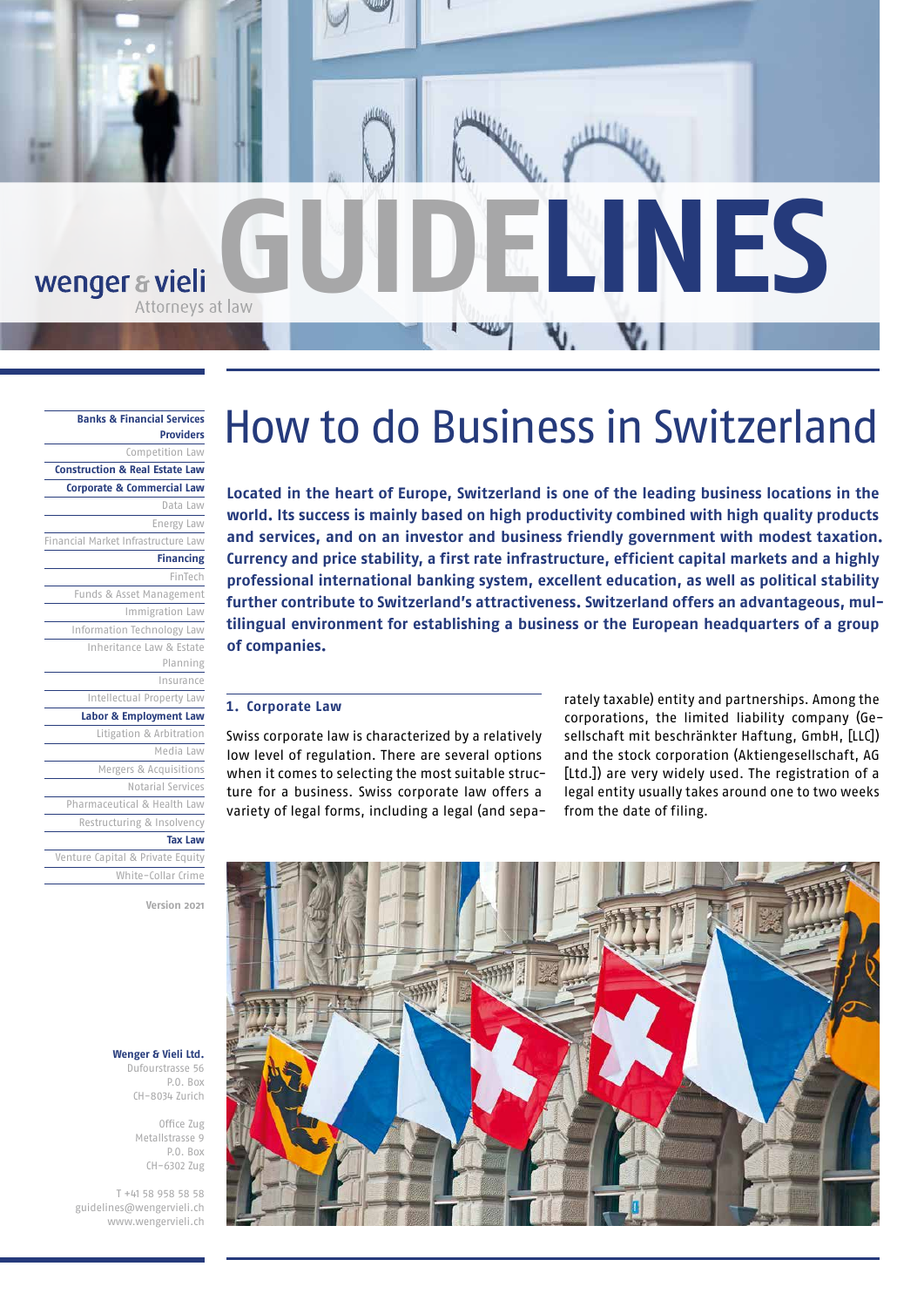

To set up a **stock corporation,** a minimum share capital of CHF 100'000 is required, of which at least 20% (and in any case not less than CHF 50'000) must be paid up. At least one authorized and registered signatory must be resident in Switzerland. A stock corporation can issue different types of shares, including preferred shares, voting shares or shares without voting rights.

To set up a **limited liability** company, a minimum capital of CHF 20'000 is required and must be paid up in full. At least one authorized and registered signatory has to be resident in Switzerland. Due to the lower amount of registered capital, a limited liability company is a practical alternative to the stock corporation, in particular for small to medium-sized companies. In contrast to the stock corporation, each member of the company must be registered in the commercial register.

A Swiss **branch office** of a foreign company provides a registered Swiss business address but is not considered an independent Swiss entity, i.e. the foreign parent company bears the financial responsibility. The foreign parent company, the branch itself, as well as at least one authorized signatory (who must be a Swiss resident), must be entered into the commercial register.

The general **accounting regulations** are brief. The

annual report of a stock corporation or a limited liability company must contain the financial statement (balance sheet, profit and loss statement and notes to the financial statements) and under certain circumstances, a cash flow calculation, the business report, and the consolidated financial statements to the extent required by law. Publicly listed companies and large to medium-sized companies must have their accounts audited by an independent certified auditor. Small companies, that have no more than ten employees, may have their accounts audited in a limited form or may choose to opt out of the obligation to audit. The financial statements may be prepared according to internationally accepted standards such as for example US-GAAP, IFRS or FER. The book keeping can be in Swiss Francs or foreign currency, however, a financial statement in Swiss Francs must be made available as a basis for the tax declaration.

## **2. Taxes**

The Swiss tax system features different taxes at federal, cantonal, and communal level and enables Cantons and municipalities to compete to attract good taxpayers by offering a better tax climate. As a result, there are certain Cantons with particularly low tax rates. Generally speaking, taxation in Switzerland is moderate when compared to European standards. Switzerland has one of the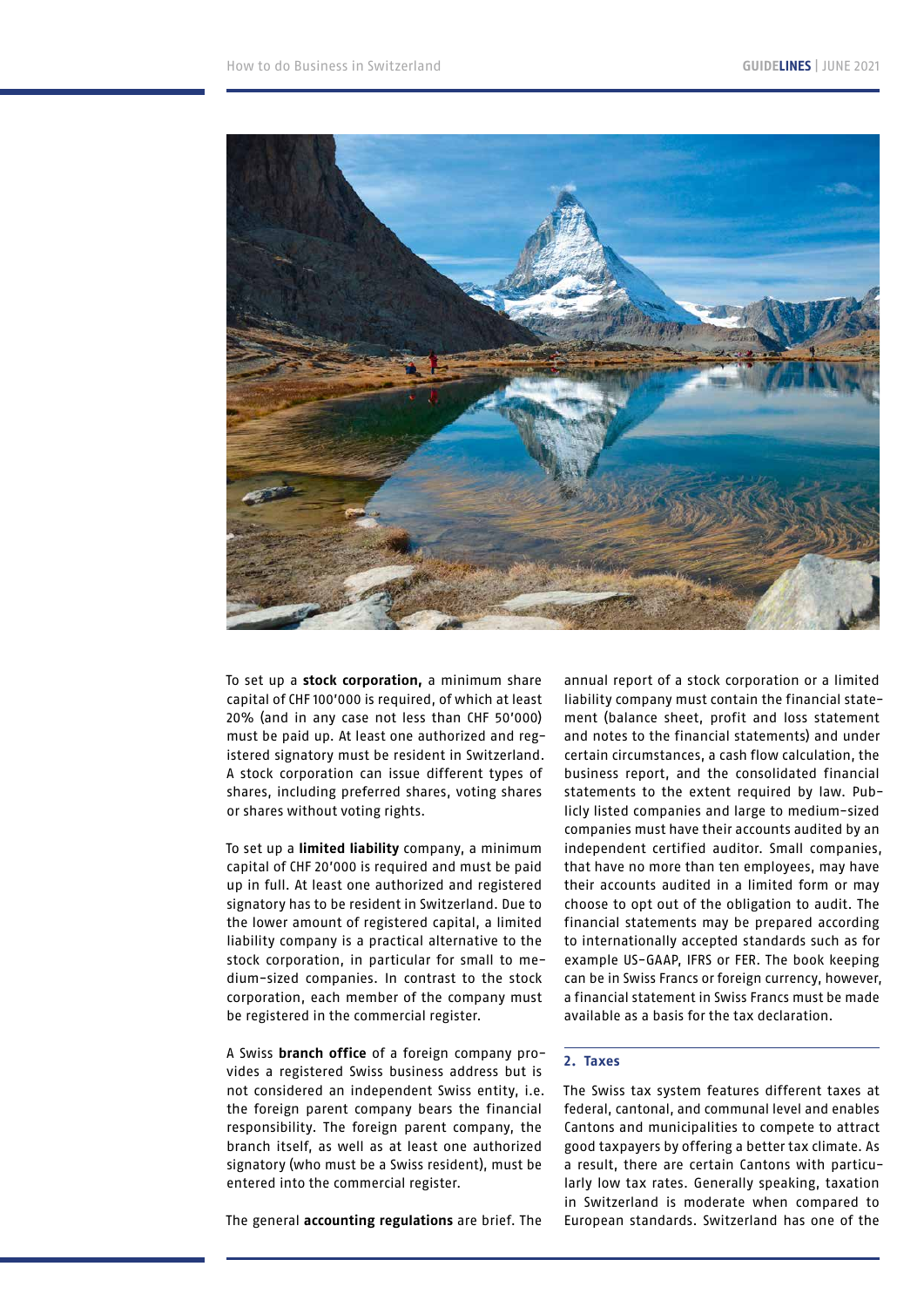most comprehensive networks of Double Taxation Treaties and is, therefore, very attractive as a business location.

Generally, a **company** is taxable on its profit and net equity. The basis for the calculation of taxable income is the profit and loss statement, to which certain adjustments may be made (e.g., for losses carried forward). Tax rates vary from Canton to Canton. For ordinary taxed companies the range is between 12% to 22% on the profit before tax.

The tax itself is deductible as a business expense. The regular 2021 corporate tax rate, for example in the Canton of Zug, stands at approx. 12% on profit before tax (cantonal, communal and federal tax combined), with capital tax of up to 0.07%. In addition, a variety of tax reduction measures are granted on request, e.g., a tax neutral step up of hidden reserves for tax purposes incl. a tax effective depreciation in case of a relocation of a company or a business to Switzerland, a privileged taxation of income generated by patented products, an increased deduction of R&D costs or the reduction of the capital tax burden. In addition, in the Canton of Zurich a notional interest deduction is available which includes the granting of an imputed interest deduction on surplus equity.

The income of **individuals** who work or are domiciled in Switzerland is taxed at the federal, cantonal, and communal level, while their net assets are taxed at cantonal and communal level. Capital gains on privately held movable assets of individuals are generally tax exempt. Taxation of net income is progressive but capped at a maximum rate. The tax varies from Canton to Canton, the maximum rate being approx. 43.5%. Foreigners working in Switzerland pay a withholding tax levied at source, i.e. directly by the employer. As a result of the tax competition, most Cantons have abolished inheritance and gift tax for descendants; the federal government does not levy inheritance or gift tax.

A federal withholding tax of 35% is levied on income from capital assets, such as interest on bonds, dividends or other distributions to shareholders. For taxpayers in Switzerland, this withholding tax is fully credited or refunded, while for persons or entities residing abroad the tax reduction or refund depends on the international agreement (Double Taxation Treaty or multilateral agreement).

The standard value added tax (VAT) rate is 7.7%, for specific goods and services a lower VAT rate of 2.5% is available.